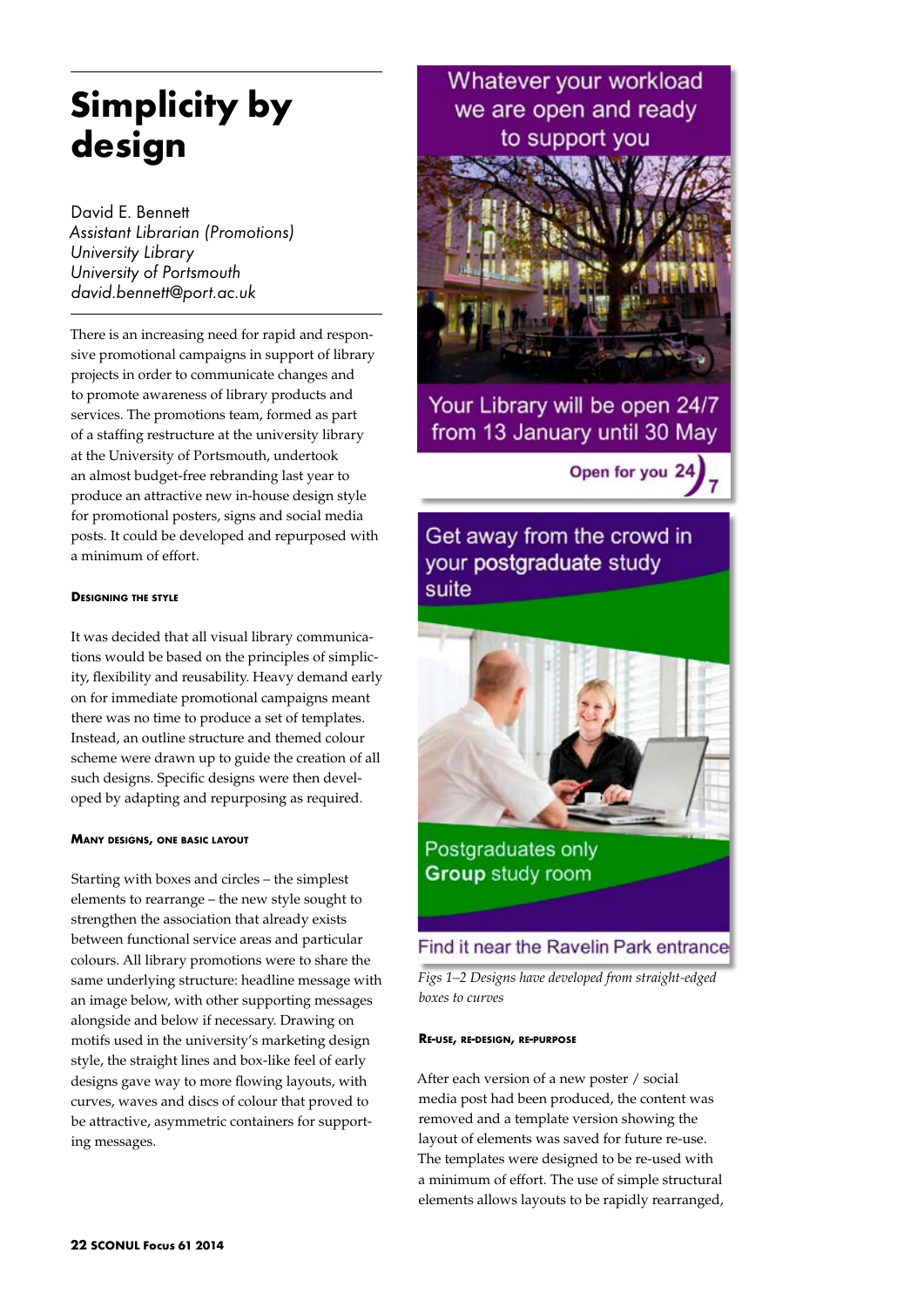and reflected vertically or horizontally. The position, colour and size of shapes can be altered, thus producing very different layouts with familiar motifs.

# **Respect your** workspace Fancy a<br>hot snack? Please no food in the Silent Try our café or 3<sup>-4</sup> Space **Study zones** Cold food only please

You know you have spent way too much time in the Library when...





*Figs 3–6 Template rearrangements based on one underlying layout*

They can be reshaped and resized easily so that the same poster design can be adapted to good effect using standard methods for optimal presentation on various visual communication channels, including plasma screens around campus, the library blog, Twitter stream and Facebook page. Blocks of white space or bold colour framing the top and bottom of a large central image allow designs to be easily moved or resized. The shape

can be changed from the A-size ratio required for printed posters to the square ideal for Facebook. Positioning the main message above the image and sizing both to fill the upper two-thirds of the template means that these more important parts are always visible in the square version embedded in a tweet, without the client having to click to view the whole image. This underlying structure allows two arrangements of a design to be used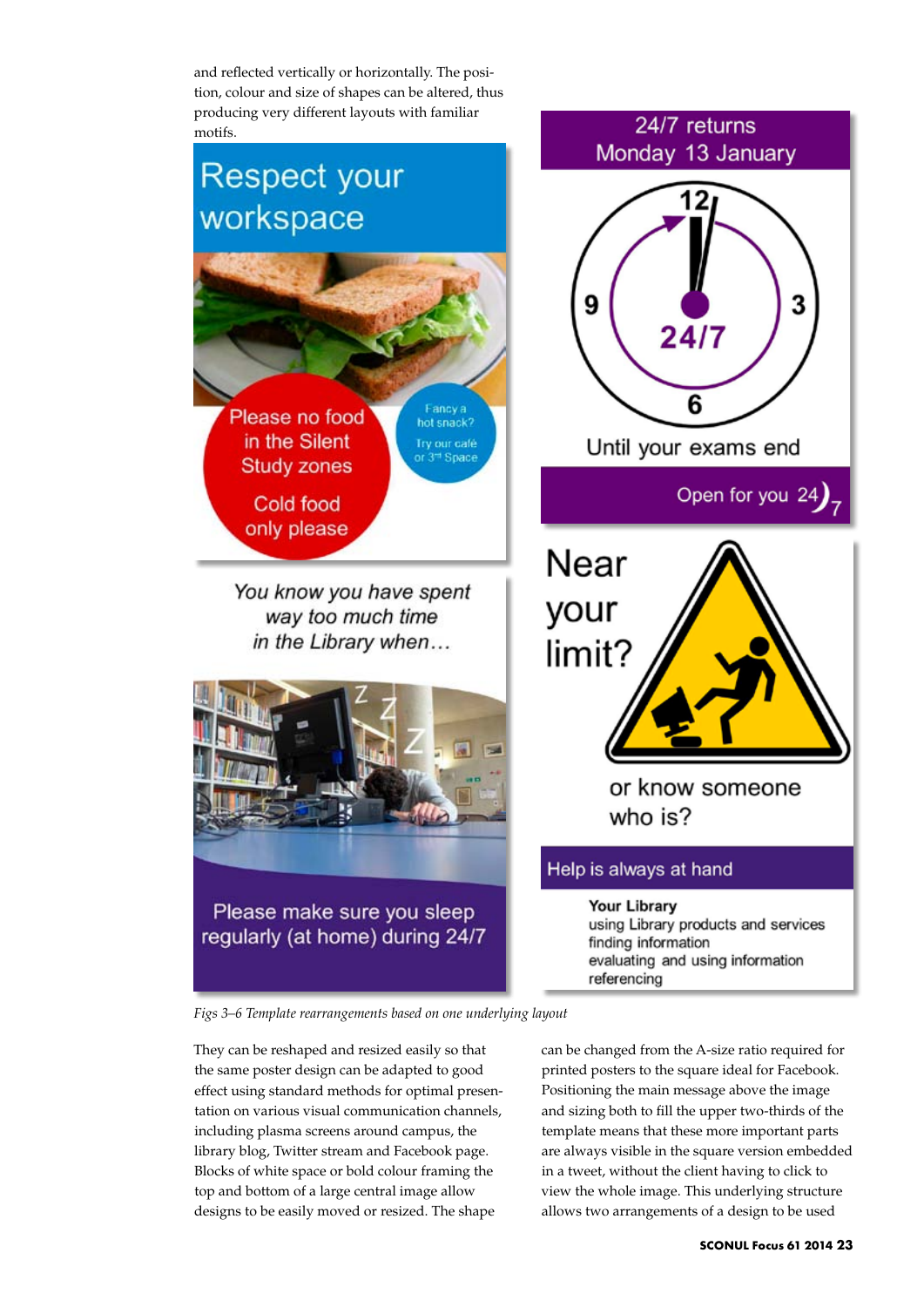for a diverse range of layouts for dissemination through different communication channels.

You know you have spent too much time in the Library when...



*Fig. 7 A-sized poster arrangement*

You know you have spent way too much time in the Library when...



Please make sure you sleep regularly (at home) during 24/7

*Fig. 8 Social media sized arrangement*

# **Simplicity by design**

The promotions team took the most commonly used poster layouts, simplified them slightly, then made the ready-to-use layouts available to other teams as Word and PowerPoint template files; place-holder images and text show where to add text and stock images.

Using MS Office software offered several advantages. It is familiar, the template files allow staff to produce multiple copies of the original by

simply double-clicking on the file icon, and every document and slide produced from them has the branding colours available as 'recently used colours'. Specifying each of the branding colours by RGB code in each template file before it was saved meant that all the documents and slides produced from them also include the full branding colour palette under 'recent colours' every time the shape fill, shape outline and font colour options are used, ensuring that the exact branding colours are always used.

The use of familiar software and templates encouraged rapid uptake and achieved near complete consistency across all library signage overnight. The development of the standard functional sign format from a promotional poster design means there is no sudden change between functional and promotional signage.

| Telephone helpline                                                                            |      |
|-----------------------------------------------------------------------------------------------|------|
| This telephone is here for you to make free calls<br>within the University when you need help |      |
| <b>IS Service Desk</b>                                                                        | 7777 |
| University Library Enquiries                                                                  | 3228 |
|                                                                                               |      |

*Fig. 9 Functional sign giving information*



*Fig. 10 Functional poster raising awareness of change*

# **Office standard**

PowerPoint became the standard software for all designs to be shared between teams because Microsoft Office was the only program familiar to those who need to produce functional signs, and potentially to create simple posters. PowerPoint and Word template files are surprisingly powerful tools for producing simple but striking poster designs.